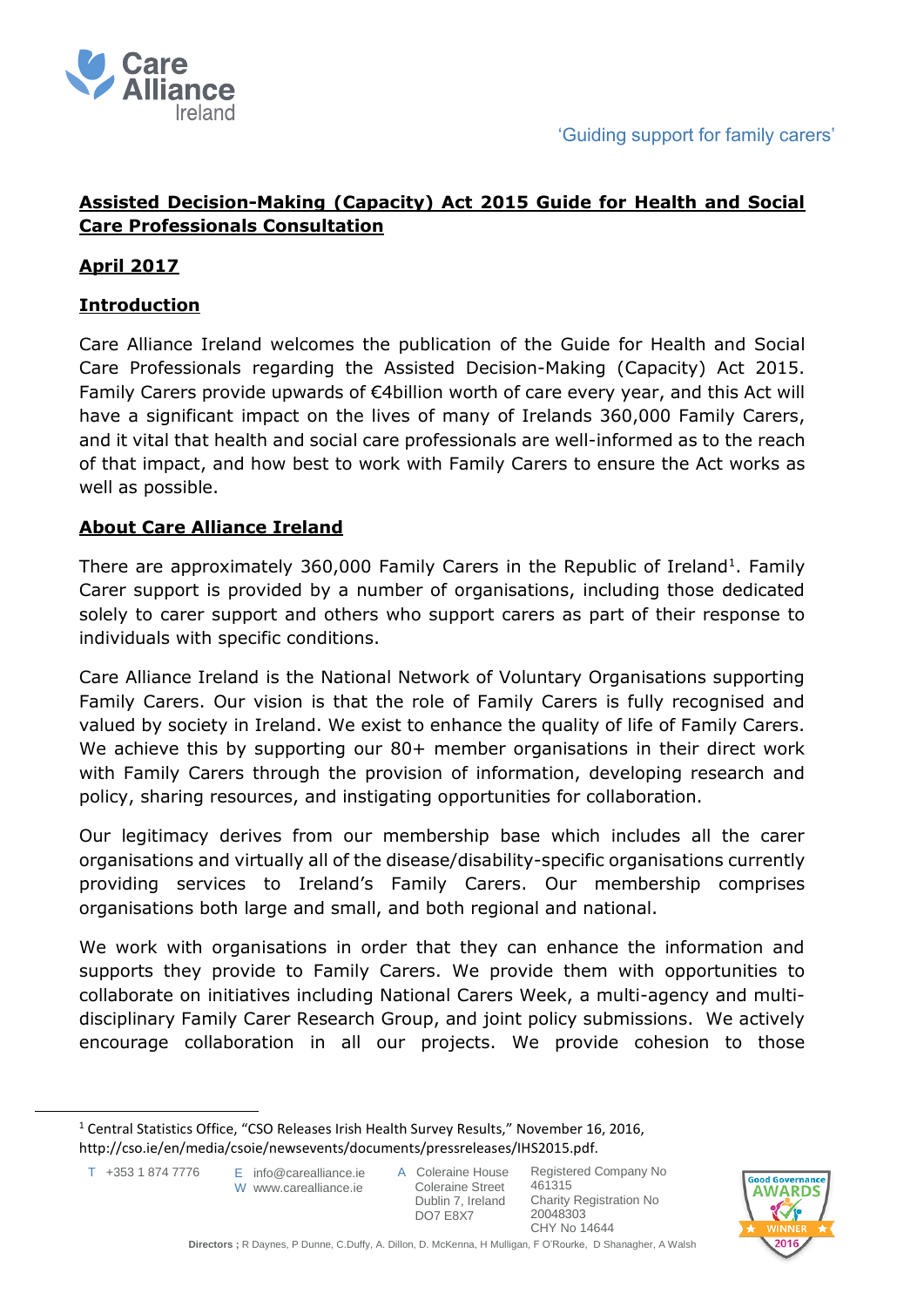

### 'Guiding support for family carers'

organisations working to support Family Carers. We commission relevant research that supports quality interventions in the lives of Family Carers.

By focusing on these functions we enable more of our member's resources to go directly to coal face services.

## *This document is an adapted version of the submission made by Care Alliance via the provided online form in April 2017. As such, the sections of this submission were delineated by the particular questions asked of those making submissions.*

## **Ease of reading**

While in general, the guide is relatively easy to understand, there are a number of terms and concepts which do need some level of clarification, details below.

Page 6:

## *"Enduring Power of Attorney (EPA)*

*An EPA is an arrangement whereby a Donor (the person who has capacity) gives authority to an Attorney (the person to whom authority is given) to act on their behalf in the event that the donor lacks decision-making capacity at any time in the future."* 

The term "donor" in this instance needs to be fully explained. It does not have an entry in the glossary, which could cause confusion as the guidance also speaks of organ donation, etc.

Page 18:

*"The 2015 Act also provides that any person appointed to assist or support a relevant person to make a decision must be a suitable person to be appointed. There must be no conflict of interest in relation to his or her own interests and the interests of the relevant person."*

What constitutes a "conflict of interest" needs to be clarified within the document.

#### Page 33:

*"Section 8 (10) – the intervener, in making the intervention in respect for a relevant person…*

*(c) shall take reasonable steps to ensure the relevant information:* 

*(i)is kept secure from authorised access, use or disclosure, and is safely disposed of when he or she believes it is no longer required."*

T +353 1 874 7776

 $E$  info@carealliance.ie W www.carealliance.ie A Coleraine House Coleraine Street Dublin 7, Ireland DO7 E8X7

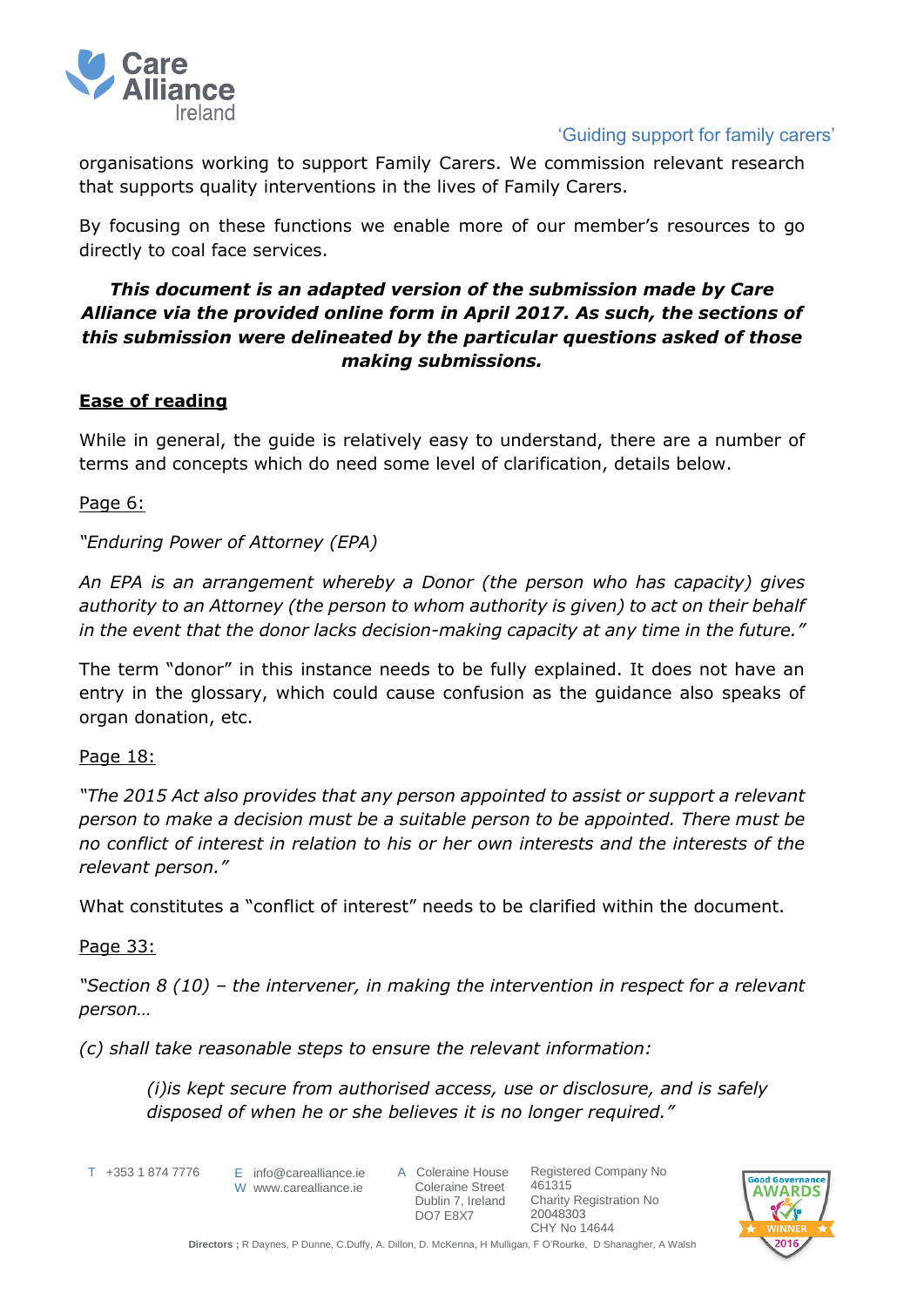

Should this read "unauthorised access", rather than "authorised access"? Currently it needs clarification.

# **Gaps in information in the Guide**

## Impact upon Family Carers

Whilst we appreciate that this guide is designed to educate professionals in the health and social care field, we feel it is vital to include some discussion of how this Act, and its implementation, will affect the lives of Family Carers, and how health and social care professionals will need to work with families as part of the implementation of this legislation.

Many of Irelands 300,000+ Family Carers provide care and support to individuals who will come under the bounds of this legislation. By necessity, it will be vital to include families in discussions regarding the capacity of any individual person whom they provide care for.

We note the inclusion of Family Carers within point 2.7 (page 32), however this brief mention is not sufficient given the responsibilities held by Family Carers and their investment in the correct care and positive outcomes for the person they care for. In addition, the point made in this section ("The 2015 Act requires that certain people must be consulted when an intervention is being made, unless it is not appropriate and or practicable to do so (see 2.6.2).") may clash with the National Carers Strategy (see point below).

#### Who is a Co-Decision Maker?

It is not clear within the guidance whom can act as a Co-Decision Maker, who can be appointed as a Decision Making representative, and what exactly the boundaries of their roles are. Can family members occupy these roles? Strong definitions and explanations of these terms need to be included in the document. We acknowledge that they are included in the glossary, however this short definition is not sufficient.

#### Who may challenge a persons capacity?

Section 4.2.1 (page 44) includes the following statement;

*"If a health and social care professional is considering challenging a person's capacity to make a decision, the onus is on that professional to show that an adequate trigger exists to challenge the presumption of capacity (which includes going through the steps in the process without success – see 3.2)."*

- T +353 1 874 7776
- E info@carealliance.ie W www.carealliance.ie
- A Coleraine House Coleraine Street Dublin 7, Ireland DO7 E8X7